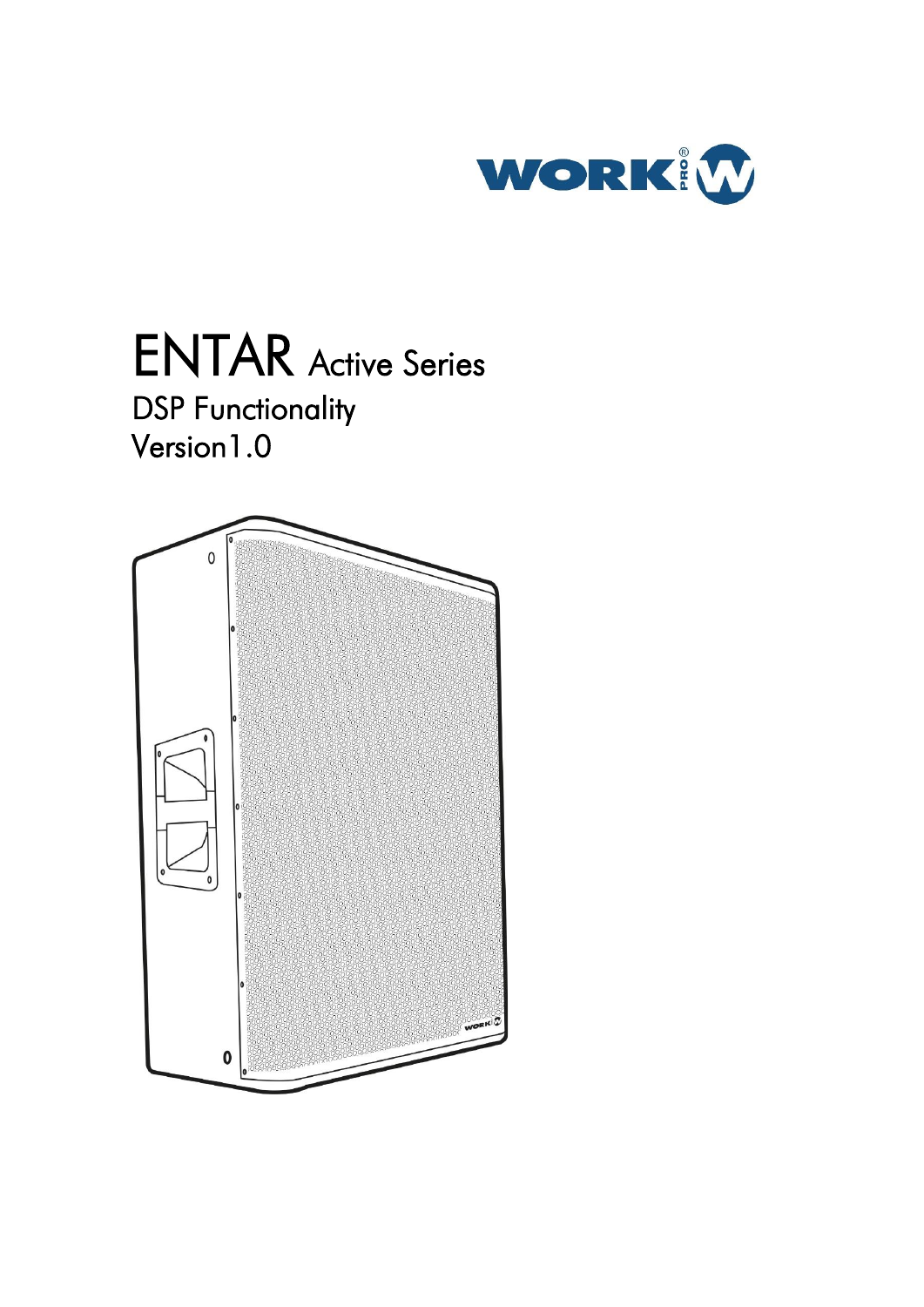### **DSP FUNCTIONALITY**

The active references for ENTAR Series (ENTAR 10A, ENTAR 12A and ENTAR 15A, have an integrated DSP with several functions and adjustments, allowing to modify the audio response of these elements.

### **1. OPERATION**

All models include a display with the parameters and values and a knob with two functions: rotating it, the user can access to different menus, and pressing it, the value is confirmed.



### **2. INTRO DISPLAY**



When you turn on the active loudspeaker, the display shows a basic information about some of the configurable parameters.

In that case, the equalization preset (NORMAL), the configured position (POLE), and the value in dB of the HF and LF frequencies.

In the downside line, the user can move through the different menus rotating the knob and pressing it.

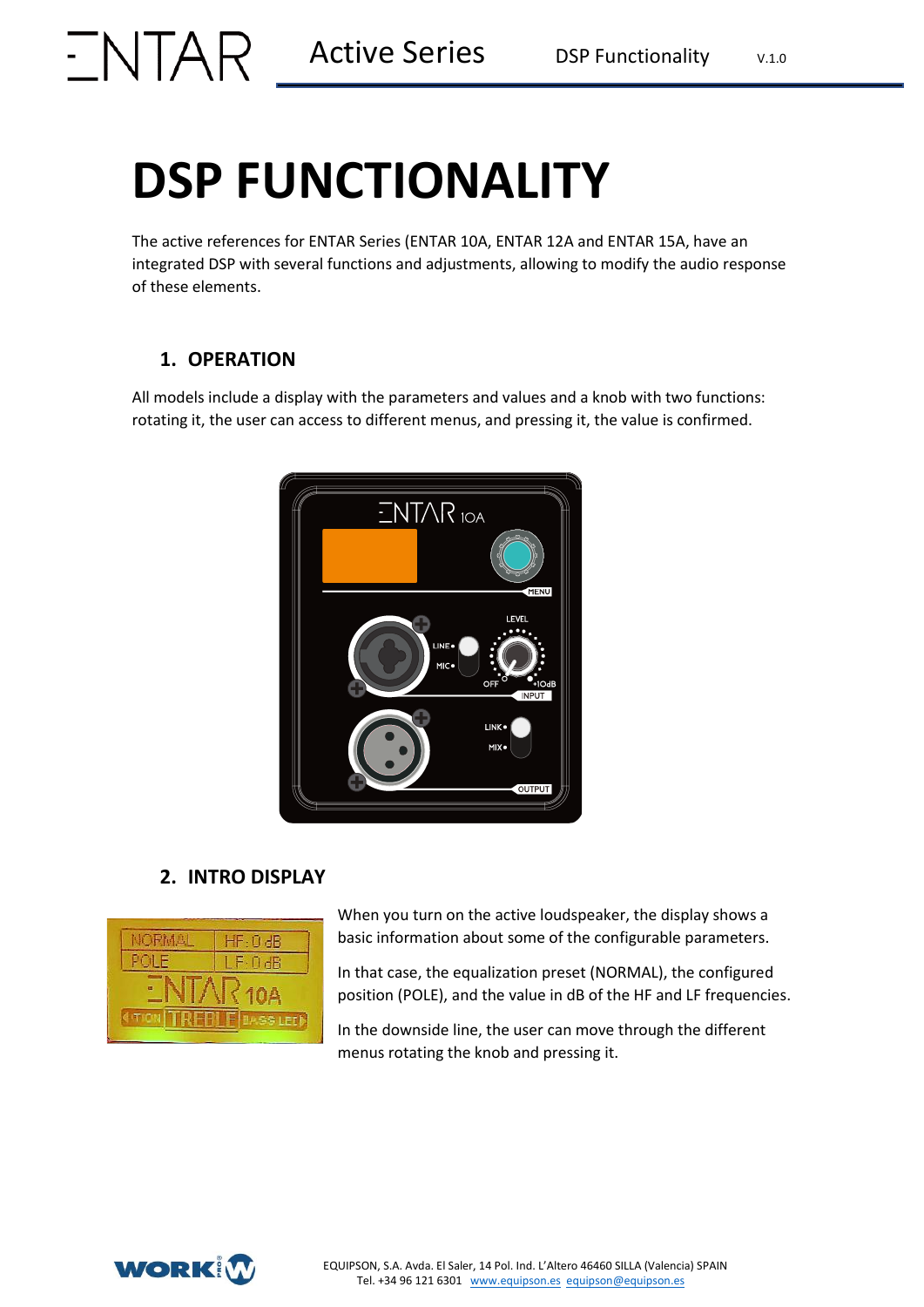# $\sqrt{\text{NPAR}}$  Active Series DSP Functionality V.1.0

### **3. MODE**

Rotate the knob until MODE and press it to confirm. Now, you can Access to 4 different equalization presets and to check the final equalization curve after applying it.

The 4 presets are: **NORMAL**, **LIVE**, **CLUB** and **SPEECH**. Rotate the knob to select the chosen preset and press again to confirm.







### **4. LOCATION**

The next parameter allows to select the loudspeaker position. Therefore, this menu has 3 positions to select:



### **4.1 POLE**

If you use a stand taking advantage of its insertion.



### **4.2 MONITOR**

If you place the loudspeaker as stage monitor thanks to its shape.



### **4.3 BRACKET**

In case you fix the loudspeaker on the wall using a bracket and its insertion.

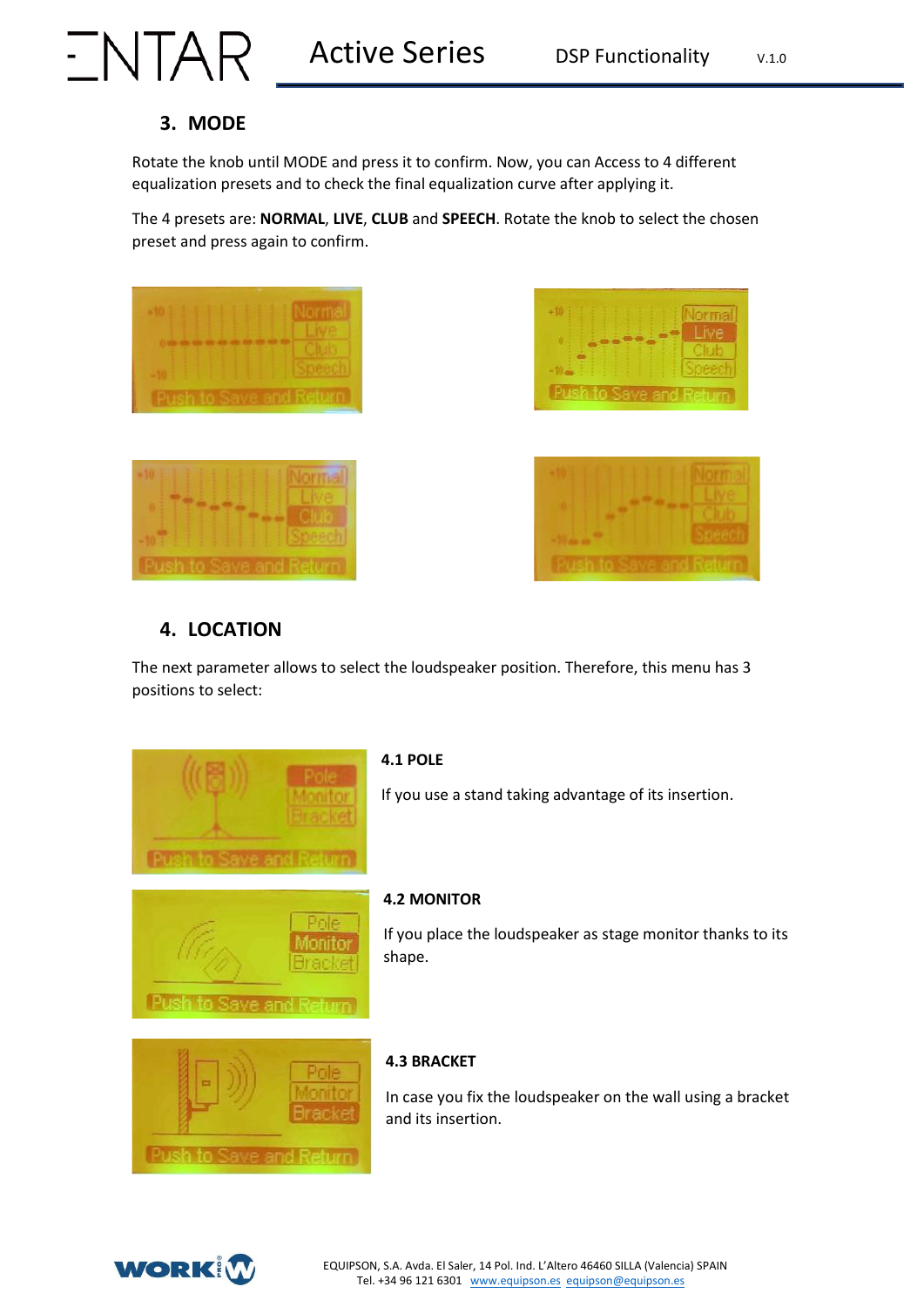## $\sqrt{\text{NPAR}}$  Active Series DSP Functionality V.1.0

### **5. TREBLE**

This function allows to control the gain of high frequencies. Therefore, is possible to control the TREBLE response between  $+$  10 dB to  $-$  10 dB. The final curve is showed in the display.



### **6. BASS**

This function allows to control the gain of low frequencies. Therefore, is possible to control the BASS response between  $+10$  dB to  $-10$  dB. The final curve is showed in the display.



### **7. LED**

This function allows to modify the behaviour of the frontal LED. There are 3 states to choose:

### **7.1 OFF**

The LED in the front side is ALWAYS disabled

### **7.2 ON**

The LED in the front side ALWAYS lights in blue colour.

### **7.3 LIMIT**

The frontal LED lights in Blue colour under normal operation, and in red color when the amplifier limits. In this last case, reduce the gain until the LED flicks.

| <b>Front Panel LEI</b><br>is always "Blue" | <b>TIMIT</b> |
|--------------------------------------------|--------------|
| Push to Save and Return                    |              |

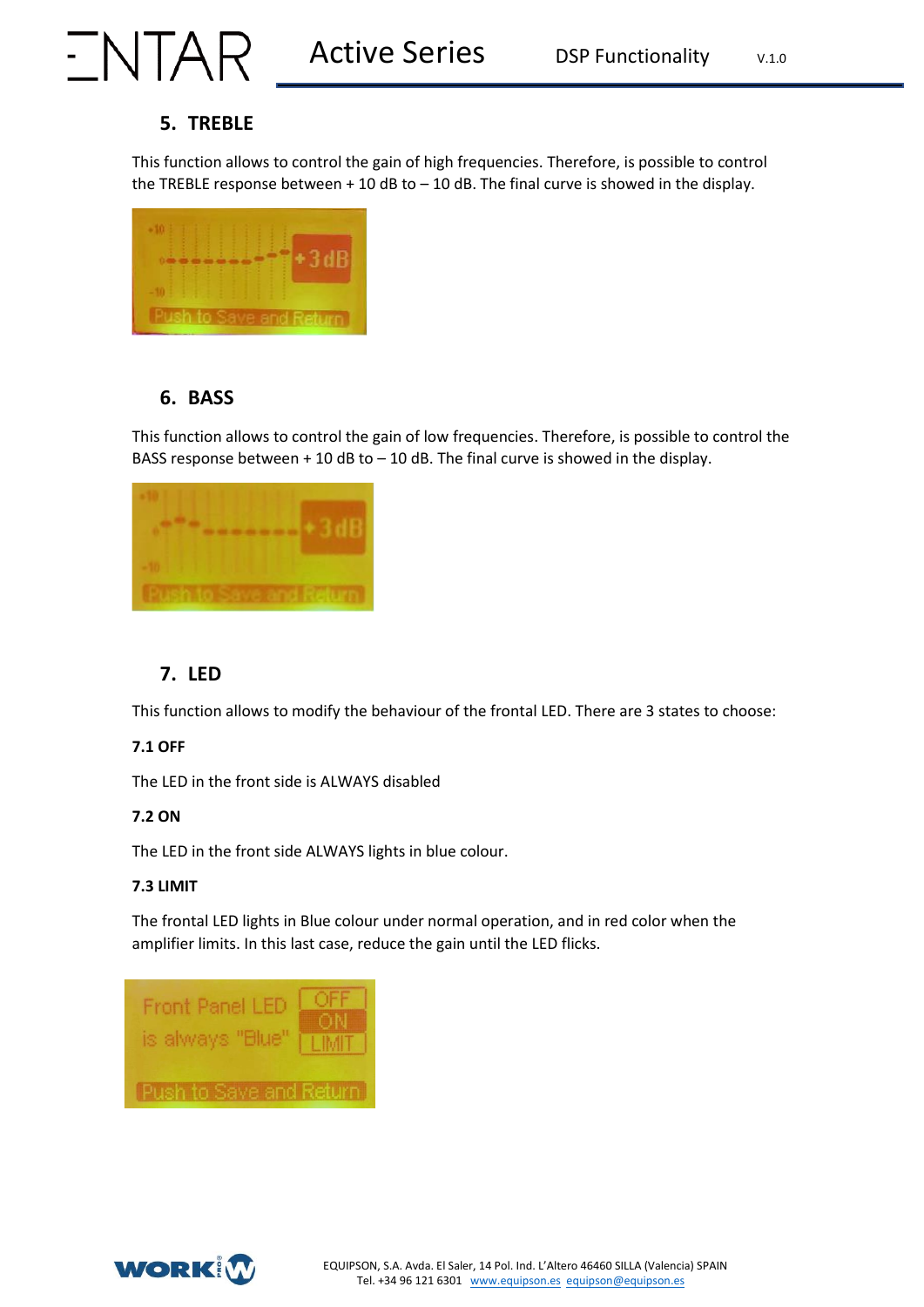## $\sqrt{\text{MPR}}$  Active Series DSP Functionality V.1.0

### **8. HPF**



With this function, is possible to add a HPF with different cut frequency. Press and select, OFF to disable the filter, or select the cut frequency: 80 Hz / 100 Hz or 120 Hz. The response will be showed in the display. Once selected the filter, press the knob again to confirm.

### **9. RESET**

Press and select this function to reset all values.